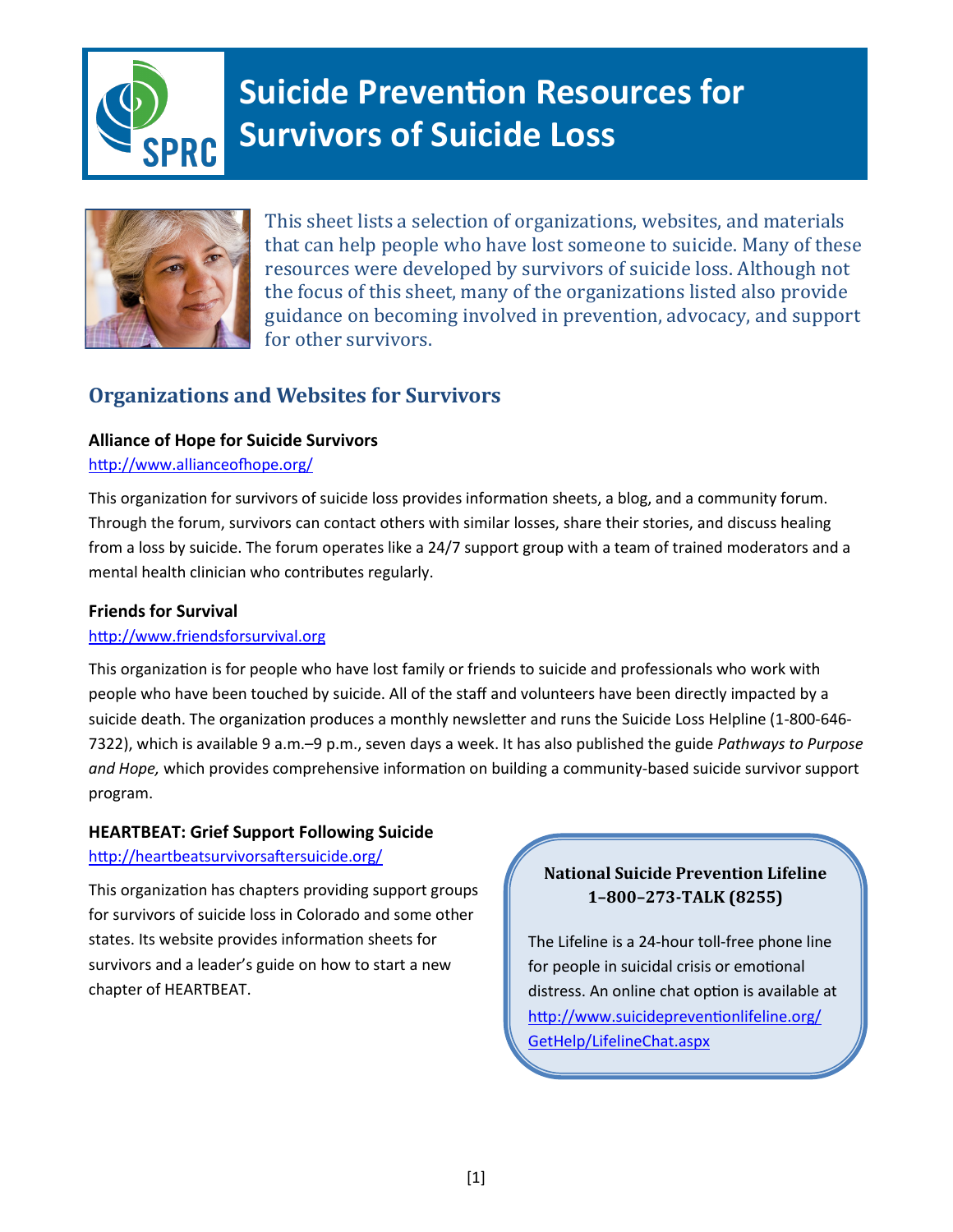#### **Parents of Suicides and Friends & Families of Suicides (POS-FFOS)**

#### http://www.pos-ffos.com/

This website provides a public message board called Suicide Grief Support Forum, a listserv for parents, a separate listserv for others, and an online chat room for an international community of survivors of suicide loss.

#### **Suicide: Finding Hope**

#### http://www.suicidefindinghope.com/

This website provides information sheets, a resource list, and a few brief videos for survivors of suicide loss and also for suicide attempt survivors.

# **Key Suicide Prevention Organizations with Information for Survivors**

## **American Association of Suicidology (AAS)**

#### http://www.suicidology.org

AAS addresses many aspects of suicide prevention, intervention, and survivor support. Its website has a section called "Suicide Loss Survivors" (http://www.suicidology.org/suicide-survivors), which includes newsletter articles, personal stories, and a directory of support groups for survivors of suicide loss. There is also a section for clinicians who have lost a patient and/or family member to suicide. AAS, in collaboration with AFSP (below), organizes the one-day Healing After Suicide conference to provide survivors with educational tools and resources to help deal with their personal grief; assists mental health providers and other caregivers in understanding the needs of survivors; and provides assistance to leaders of existing support groups and participants who want to establish new support groups.

#### **American Foundation for Suicide Prevention (AFSP)**

#### http://www.afsp.org

AFSP provides a wide variety of services related to suicide prevention and coping with suicide. Its website has a section called "Coping with Suicide" (http://www.afsp.org/survivingsuicideloss), which offers information for survivors, as well as personal stories and a directory of support groups for survivors of suicide loss. AFSP provides a training program for support group facilitators and a survivor outreach program through which volunteer survivors listen, show support, and provide information about local resources to newly bereaved survivors. AFSP also sponsors the International Survivors of Suicide Day, an event where the survivor community comes together for support and healing.

# **Suicide Awareness Voices of Education (SAVE)**

#### http://www.save.org

SAVE is an organization that focuses on public awareness and education about suicide and suicide prevention. Its website has a section for suicide loss survivors called "Coping with Loss" (http://www.save.org/coping), which contains information sheets, personal stories, a directory of support groups for survivors of suicide loss, and an extensive resources list.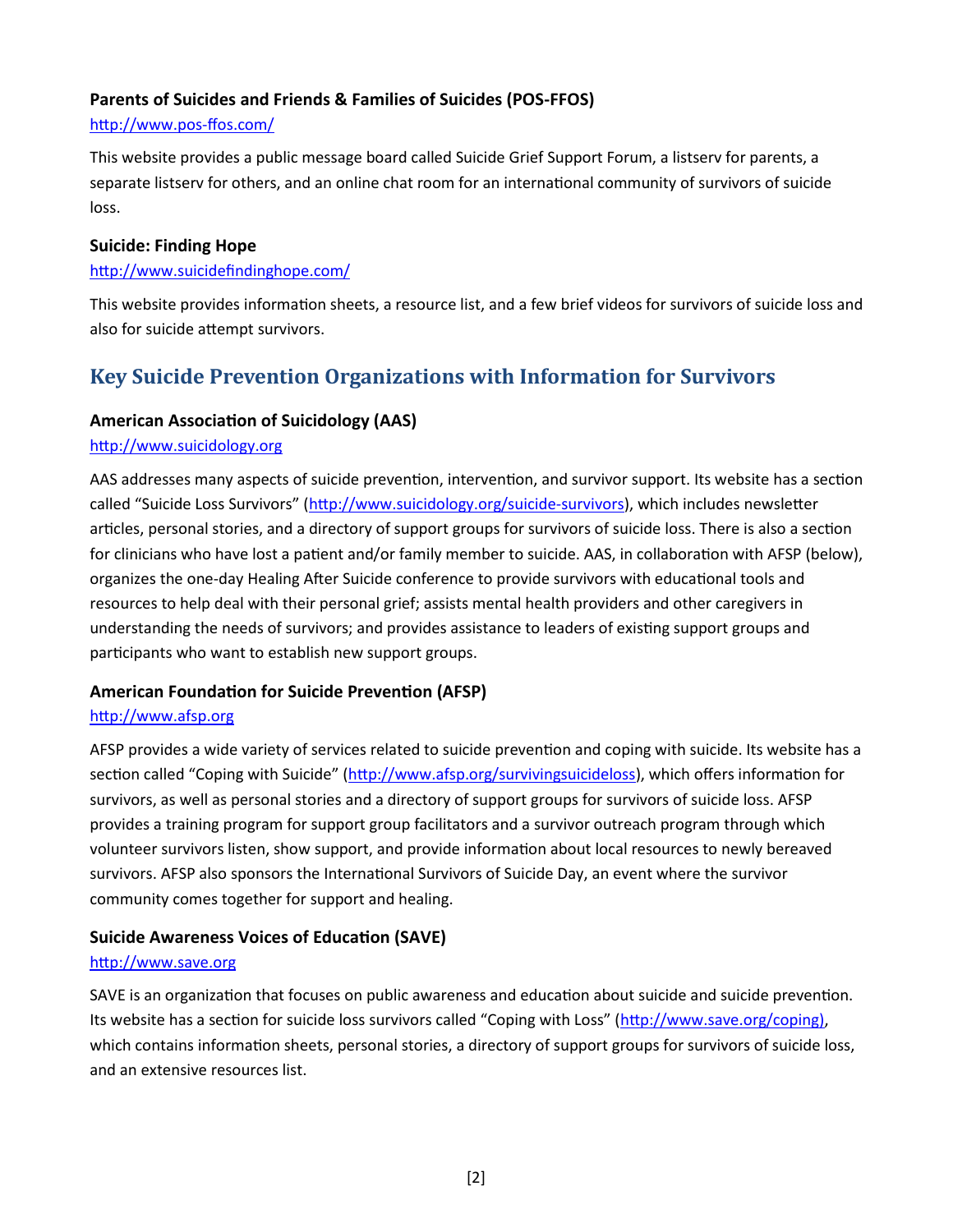#### **Suicide Prevention Resource Center (SPRC)**

#### http://www.sprc.org

SPRC provides information, training, and technical assistance related to suicide and suicide prevention. Its online library has a large number of materials for survivors of suicide loss at http://www.sprc.org/search/ library/Survivors%20of%20Suicide%20Loss?filters=type%3Alibrary\_resource.

# **Key Guides for Survivors**

# **After a Suicide: Recommendations for Religious Services and Other Public Memorial Observances** http://www.sprc.org/sites/sprc.org/files/library/aftersuicide.pdf

This booklet helps community and faith leaders plan memorial observances and provide support to survivors.

#### **SOS: A Handbook for Survivors of Suicide**

http://www.suicidology.org/c/document\_library/get\_file?folderId=229&name=DLFE-73.pdf Available in Spanish at http://www.suicidology.org/c/document\_library/get\_file?folderId=259&name=DLFE-782.pdf

This is a brief handbook to help people who have experienced a loss by suicide cope with their emotions and questions.

#### **Suicide: Coping with the Loss of a Friend or Loved One**

http://www.save.org/index.cfm?fuseaction=shop.productDetails&product\_id=548F7ABC-A30B-FA7B-3375C27BCFB5A265

This is a brief guide to understanding and coping with emotions and questions that arise from losing a friend or loved one to suicide.

#### **Surviving a Suicide Loss: A Financial Guide**

https://www.afsp.org/coping-with-suicide/resources/a-financial-guide

This brief guide was developed to help survivors of suicide loss deal with personal financial issues, especially if the person who died was the primary bread winner or financial decision maker in the family.

#### **Surviving a Suicide Loss: A Resource and Healing Guide**

https://www.afsp.org/coping-with-suicide/where-do-i-begin/resource-and-healing-guide

This is a brief guide to help people cope with a loss by suicide. It includes information on several different ways to connect with other survivors of suicide loss.

# **Resources for Survivor Support Groups and Programs**

#### **Pathways to Purpose and Hope**

http://nebula.wsimg.com/15316e5fda0bb3ccc2e70959156fcada? AccessKeyId=32E49E100796588DCEED&disposition=0

This is a guide for creating a support program for survivors of suicide loss that offers a variety of services on a long-term basis. It is designed to help any lay person start a new program or enhance an existing one. It provides instructions for developing an agency brochure, database, and website; welcoming new families;